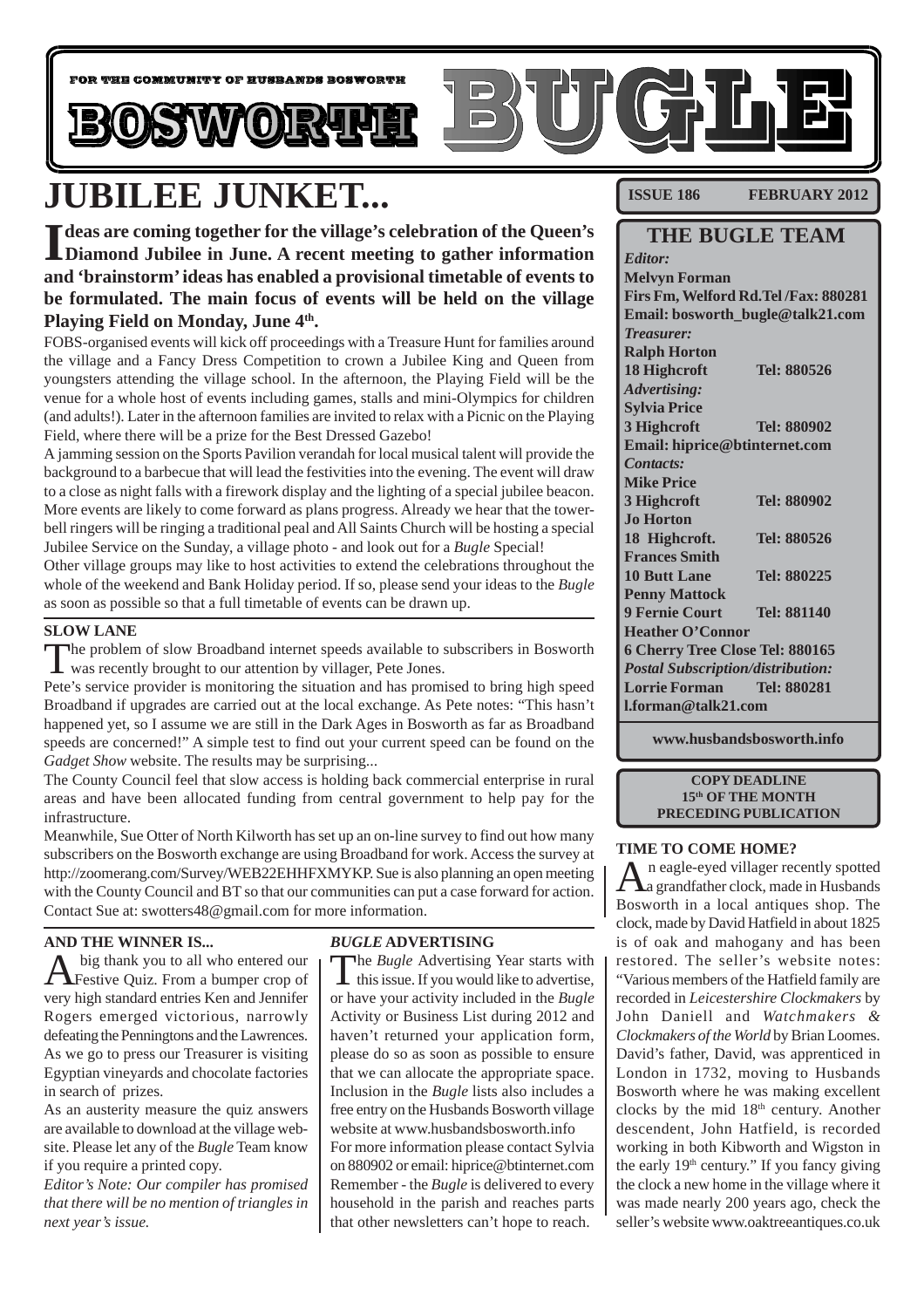# **POSTBAG**

*From Robert Constable-Maxwell, Chairman Husbands Bosworth & District Branch of the Royal British Legion* Our Poppy Day income for 2011 is showing an increase on last year of nearly 12.5%. This is really a most commendable result, and our sincere thanks are due to the very many people who have contributed so generously to enable this to be achieved. I would also like to thank all those people - particularly the young people - who participated in the Remembrance Day parade and church services at All Saints in Husbands Bosworth, and St. Andrew's in North Kilworth. Their presence does so much to support us in paying tribute to those who, with their families, have suffered so much on our behalf.

#### *EDITOR'S NOTE:*

*We have been passed a birthday card that was with some damaged mail delivered to an address in Hunters Close at the beginning of January. The card has a lovely embroidered Teddybear design, is dedicated to Erin who would have had a birthday in the New Year and is from Grandma Vera. It is presumed that the intended recipient has some connection with Bosworth. If anyone knows who the card was meant for please call 880281 and we'll pass it on.*

# **POLICE FILE**

**IF YOU HAVE INFORMATION ON ANY CRIMINAL ACTIVITY CALL MARKET HARBOROUGH POLICE \*\*New non-urgent number 101\*\* Neighbourhood Watch Co-ordinator Marion Lewis 0116 2483871**

**NW Community Scheme No. 2123 Local Beat Team Sgt. 2908 Steve Bunn PC 500 Andy Smalley WPC 4713 Sarah Clarke PCSO 6569 Peter Willson PCSO 6636 Ray Wells PCSO 6573 Steve Adams Voicemail Service 0116 2485675 Rural & Countryside Liaison Officer PC 1010 Chris Hill CRIMESTOPPERS FREEPHONE 0800 555111**

#### **POLICE REPORT**

Leicestershire Police have a new non emergency telephone number - **101** - which replaces the old 0116 222 2222. Calls to 101 from land-lines and mobiles (including payas-you-go) cost 15 pence per call, no matter what time of day you call or how long the call lasts.

You can contact your local beat officer by calling 101 and entering the officer's ID number. Where the officers ID number is less than four numbers enter a zero first.

E.g. to contact me, PC 500 Andy Smalley, enter 0500. The emergency number, of course, remains the same, dial 999.

# **WATCH WORD**

*THE NEIGHBOURHOOD WATCH SCHEME WITHIN HUSBANDS BOSWORTH*

#### **CRIME FILE**

A barn near Knaptoft was entered and a quad bike stolen

!A Mini digger and trailer were stolen from a property near Leire

!Secure buildings at a Clay Pigeon shooting range were broken into and a large quantity of 12 bore and 20 bore cartridges were stolen. Anyone being offered cheap ammunition of this type is asked to contact Leicestershire Police on 101. Garden tools, batteries and a quad bike were also stolen !During the past few weeks Lutterworth Police have been using a special 'bait' lorry in a series of successful 'sting' operations at a number of overnight lorry parks in the area

**A spate of thefts of equipment from roadworks sites has been reported recently around the county. Thieves removed specialist batteries from temporary traffic lights form a site near Hallaton and also near Tilton on the Hill. In another incident, further afield, similar batteries were stolen from roadworks near Twycross and extensive damage was caused to the equipment. Apart from the damage and cost of replacing the equipment the thefts disable the lights, which could lead to serious accidents.**

> П П H  $\Box$

### **SID REPORT**

*Readings from the Speed Indicator Device* **Kilworth Road** Period: December 28<sup>th</sup> to January 4<sup>th</sup> Vehicle movements: 10032 Average speed: 47mph Movements over 40mph: 2273 *(22.6%) Highest recorded speed: 70mph* **High Street (westerly)** Period: January 4<sup>th</sup> to January 11<sup>th</sup> Vehicle movements: 11009 Average speed: 36mph Movements over 40mph: 107 *(0.96%) Highest recorded speed: 53mph* **High Street (westerly)** Period: January 11<sup>th</sup> to January 18<sup>th</sup> Vehicle movements: 11873 Average speed: 36mph Movements over 40mph: 110 *(1.18%) Highest recorded speed: 55mph*

**The local Police Beat Team have identified traffic speed problems on the A4304 between Lutterworth and Market Harborough and have promised, in their recent Six Monthly Action Plan, to implement speed reduction measures along the route. Expect to see more visits from the Road Safety Camera and increased visible patrols.**



------------------

large roadside trees to pruning and reshaping small garden trees. We also offer a stump grinding service. Professionally qualified and insured. **For free quotation and advice call Chris on: 01858 880818 www.woodpeckertrees.com**

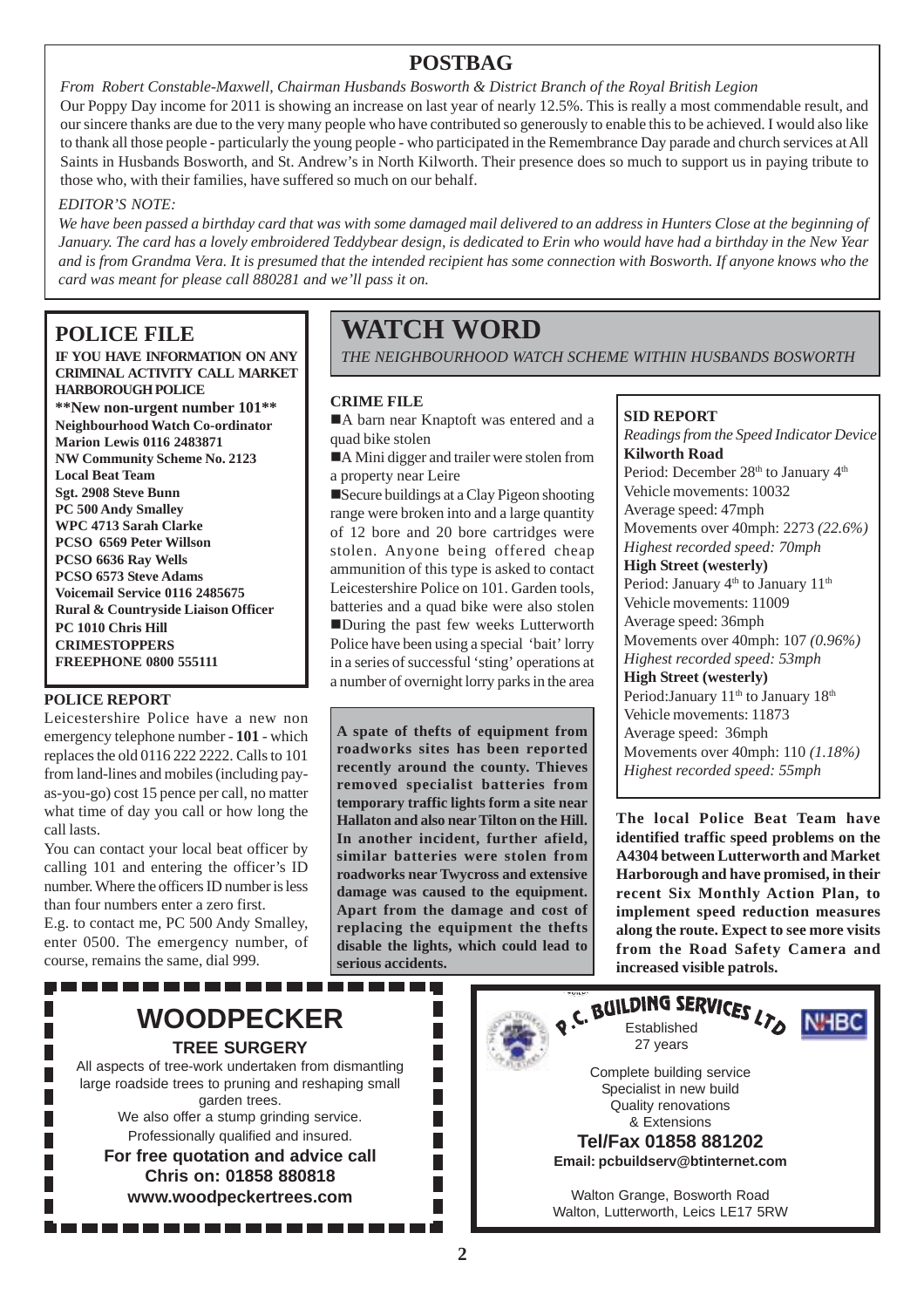# **BOSWORTH IN FOCUS**

*A ROUND-UP OF LOCAL NEWS*

## **WEATHERWATCH 2011**



# **LOCAL NEWS IN BRIEF**

! The **Naseby** Battlefield Trust has recently opened a permissive path and nature trail to the Sulby Hedges site, where the action, which opened the Battle of Naseby on June  $16<sup>th</sup> 1645$ , is thought to have taken place

**The 2012 Foxton Locks Festival will** take place on Saturday, June 30<sup>th</sup> and Sunday, July 1st

**The Roman cavalry helmet, found in a** field near **Hallaton** in 2002 is now on permanent display at Harborough Museum

#### **SHOP TIMES**

The Post Office shop now closes at 7.30pm Monday to Saturday and at 4.30pm on Sundays.

#### **YOUR VILLAGE HALL NEEDS YOU!**

Husbands Bosworth Village Hall, or more accurately the Turville Memorial Hall, is run by a committee of trustees and village members for the benefit of the community. It aims to provide a pleasant venue for organisations and villagers to operate clubs, activities and events. We are extremely lucky to have such a venue and it is very well used by a wide variety of groups including the Badminton Club, Rainbows, Brownies, Ballroom dancing, Zumba, Keep Fit, Archery and Bowls. It is often used for parties too.

The Committee oversees the maintenance and upkeep of the Hall. Over the last three years it has refurbished the Committee Room, had double-glazing installed throughout, improved the path and parking area and had the Main Hall repainted.

We are now looking for volunteers to join the Committee to help us continue the good work. All that is required is a desire to give something back to your community and the time to attend up to nine meetings a year on a Tuesday evening. So come on - make 2012 the year you do a good deed for your village! If you are interested in joining the Committee or would like to discuss further what is involved, please call Katharine Wright on 881757.

#### **ROUTE MARCH**

The intrepid Bosworth walking duo; Penny and Lorrie are wandering off again in May walking the length of Hadrian's Wall, all 84 miles of it from the North Sea to the Solway Firth.

Again, the walk is in aid of Loros and every penny raised will go to the Hospice. They, and other members of the team, will be seeking sponsorship and holding fund-raising events, including a car wash, barn dance, a raffle and a local 5 mile walk.

Further information in next month's *Bugle* or contact Penny 881140 or Lorrie 880281.

#### **WALKING THE WALK...**

Those who enjoy walking and riding in the countryside, or are interested in exploring their neighbourhoods, are invited to apply to join the Leicestershire Local Access Forum.

The forum is an independent official body of volunteers that bring together the diverse views of land owners, farmers, ramblers, horse-riders, cyclists, conservationists and other groups that represent all the areas of interest concerned with public rights of way and countryside access.

The forum oversees and helps to shape the future of open-access land and also advises on issues concerning public footpaths, bridleways, byways, and cycle trails.

The forum meets approximately four times a year, either on site or at County Hall. If you have the time and can contribute positively to local access why not consider applying to join?

For more information see www.leics.gov.uk/ lafapply email accessforum@leics.gov.uk or phone 0116 305 7655.

#### **AFFORDABLE HOUSING FOR LOCAL PEOPLE**

**With evidence from the Parish Plan in 2006, and the Housing Needs Survey report in January 2009, April Knapp, East Midlands Housing Association Development Manager, has been working away to deliver an affordable homes scheme for local people in the village.**

**Negotiations for acquiring the site on Welford Road are at an advanced stage and indicative layouts have been drawn up. All the relevant partners will be represented at a drop-in presentation on Wednesday, February 29th at the Village Hall 3.00pm to 7.00pm, which will give you ample opportunity to express you views and state your needs.**

### **IPPON SPORTS MASSAGE**

Do you have an injury or are sore from playing your sport? Do you want to prevent an old injury from slowing you down? If so, then a sports massage is for you! Treatments can be delivered in a fully mobile massage clinic or in the comfort of your own home Call Dulcie to book a consultation and treatment. Telephone 07722990619 or 01858 882071 01858 882071 email ipponsportsmassage@hotmail.co.uk twitter @ipponmassage New 2012 check out our new facebook page IpponsportsMassage and our new website www.ipponsportsmassage.co.uk

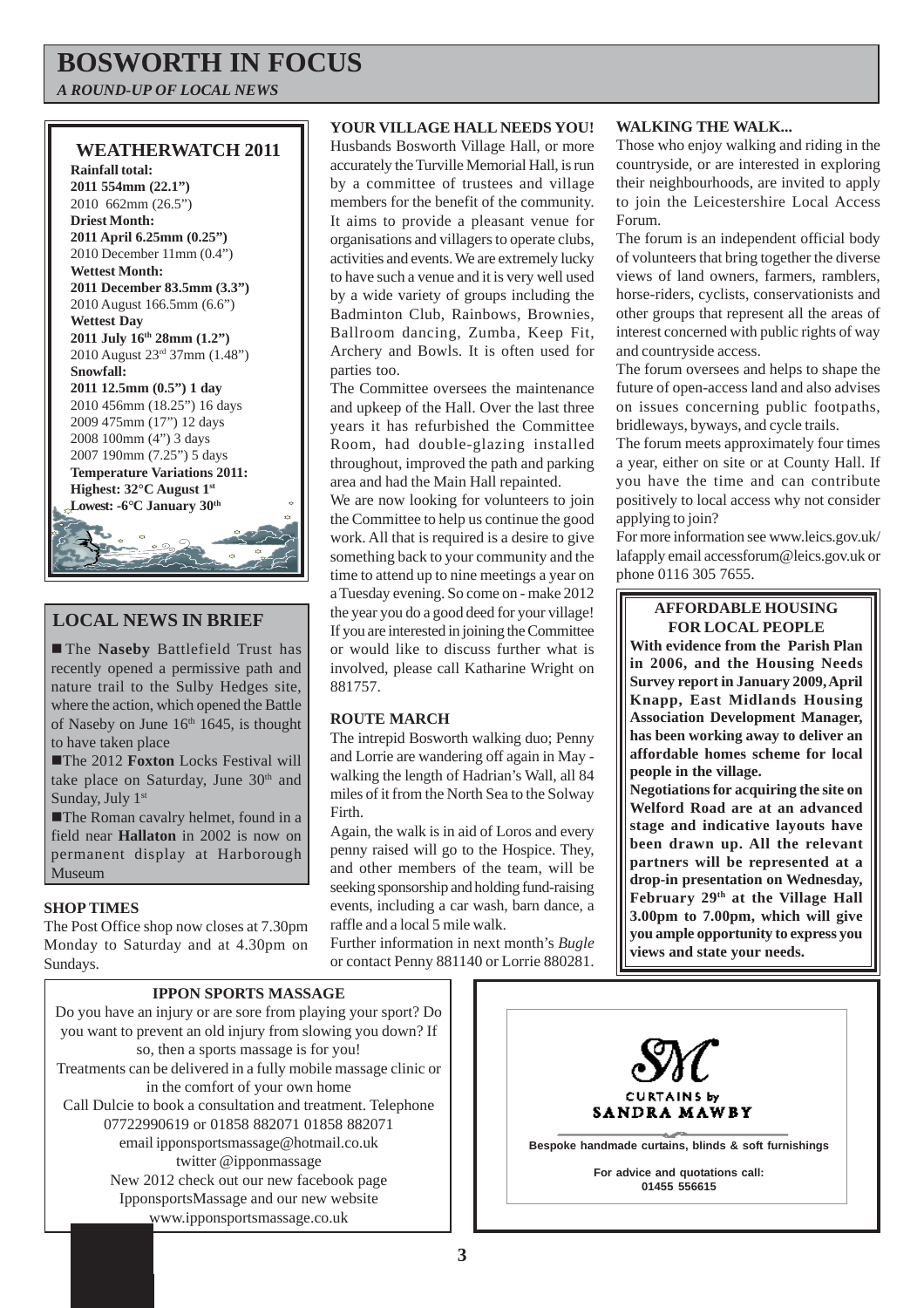# **SCHOOL REPORT** *HUSBANDS BOSWORTH C. of E. PRIMARY SCHOOL Head Teacher Matthew Bown*

#### *From Matthew Bown, Headteacher*

Happy New Year from all the staff and pupils at Husbands Bosworth Church of England School.

At the end of last term we received some good news. As reported in the *Leicester Mercury,* December  $15<sup>th</sup>$  issue, we are now in the top ten schools in the county. Well done to all the pupils and staff for all their hard work in order to achieve this.

We have now also launched a school website. This can be found at www.husbandsbosworth.leics.sch.uk. This not only includes information about the school and classes, but also has links to other community areas, such as the church. In time we hope to develop this site to include more information about the village.

I look forward to informing you of further developments in our school in the next *Bugle*.

#### **BYGONE BOSWORTH**

*The Historical Society's Periodical Journal*

#### **THE BOSWORTH WITCHES**

In July 1616 nine witches of Husbands Bosworth were executed on the same day at Leicester gaol for being implicated in the bewitching of the grandson of Erasmus Smith, Lord of the Manor of Bosworth.

A letter from alderman Robert Heyrick to his brother Sir William Heyrick relates this extraordinary event: *"...wytches, 9 of them shall be executed at the gallows this fornoone, for bewitching a younge gentellman of the age of 12 or 13 years old, beinge the son of one Mr Smythe, of Husbands Bosworth...I will signifye unto you of ye chyld's strandg fits... Sir Henry Hastings hath doone what he colld to holld him ..., but he and another as strong as he could not hold him; yf he might have his arm at liberty, he coolld strike himselfe suche bloes on his brest...that you might here the sound of yt the length of a long chamber."*

Brought in, as they no doubt were, by the family of the boy to effect a cure for the fits that he was suffering, the letter describes in detail how the witches practised their exorcism of the spirits tormenting the soul of the unfortunate child. For their failure to perform the necessary cure they were summarily hauled off to Leicester to be tried and subsequently hanged.

This monumental purge of witchery in Husbands Bosworth however, wasn't the end to the matter, for in October of the same year another letter from Robert Heyrick describes the fate of a further six witches transported to Leicester for inquisition over the matter: *" I am desyrous to signifye unto you of the Witches...as I am informed, examyned before Mr. Mair and the Justisis, and Docktor Lambe."*

A Royal Pardon issued by King James for five of the six came through in the nick of time and in a later letter Heyrick declares: *"...the under-sherive, by a warrant directed to the highe-sherive, hathe set the 5 witches at liberty; the sixt is ded in the gayle."* Whether the unfortunate child survived or succumbed to his malaise is not noted. Modern consultation on the malady suffered by the child would seem to indicate epilepsy as the cause of the fits and convulsions, rather than his being bewitched by the women of Bosworth.

#### **ACTIVITY GROUPS 2012**

**All Saints Parochial Church Council** Contact: Brian Smith 880225 **Art Workshop** Contact: Ann Saxton 880971 **Badminton Club** Contact: Lorrie Forman 880281 **Beaver Scout Troop** Contact: Andrew Lambert 880922 **Bosworth Belles** Contact: Linda Lawton 880503 **Conservative Association** Contact: Robert Maxwell 880361 **Craft Group** Contact: Gail Wilmot 880413 **Handbell Ringers** Contact: David Staples 880668 **Honeypot Tots Group** Contact : Wendy Cochrane 880920 **Historical Society** Contact: Heather O'Connor 880165 **Husbands Bosworth Rainbows Group** Contact: 881757 or 881442 **1st Kilworth Scouts/Beaver unit** Contact: Andrew Lambert 880922 **Leicestershire Bee Keepers Association** Contact: Sally Lang 880773 **Lutterworth African Drumming Group** Contact: Ralph Horton 880526 **Natural Self Defence** Contact: Marc Rowley 880884 **Playing Field Committee** Contact: Jennifer Rogers 880401 **Royal British Legion** Contact: Robert Maxwell 880361 **Tennis Club** Contact: Jennifer Rogers 880401 **Tower Bell Ringers** Contact: Geoff Armitage 880066 **Welford Bridge Club** Contact: Kate Hancock 880205 **Workers Education Association** Contact: Sally Sherratt 571064 **Yoga Classes** Contact: Sue Winstanley 881798 **Zumba Classes** Contact: Elizabeth 07598 468874

*VILLAGE HALL BOOKINGS Kenny Anderson 880705 www.husbandsbosworthvillagehall.co.uk CHURCH HALL BOOKINGS Janice Staples 880668 Bob Hutchings 880131 SPORTS PAVILION ENQUIRIES Audrey Marlow 880316*



TO ADVERTISE HERE COSTS JUST £12 PER MONTH THE *BUGLE* IS DELIVERED FREE TO EVERY HOUSEHOLD IN THE PARISH AND REACHES PLACES OTHER PUBLICATIONS CAN'T REACH! Call Sylvia on 880902 or email: hiprice@btinternet.com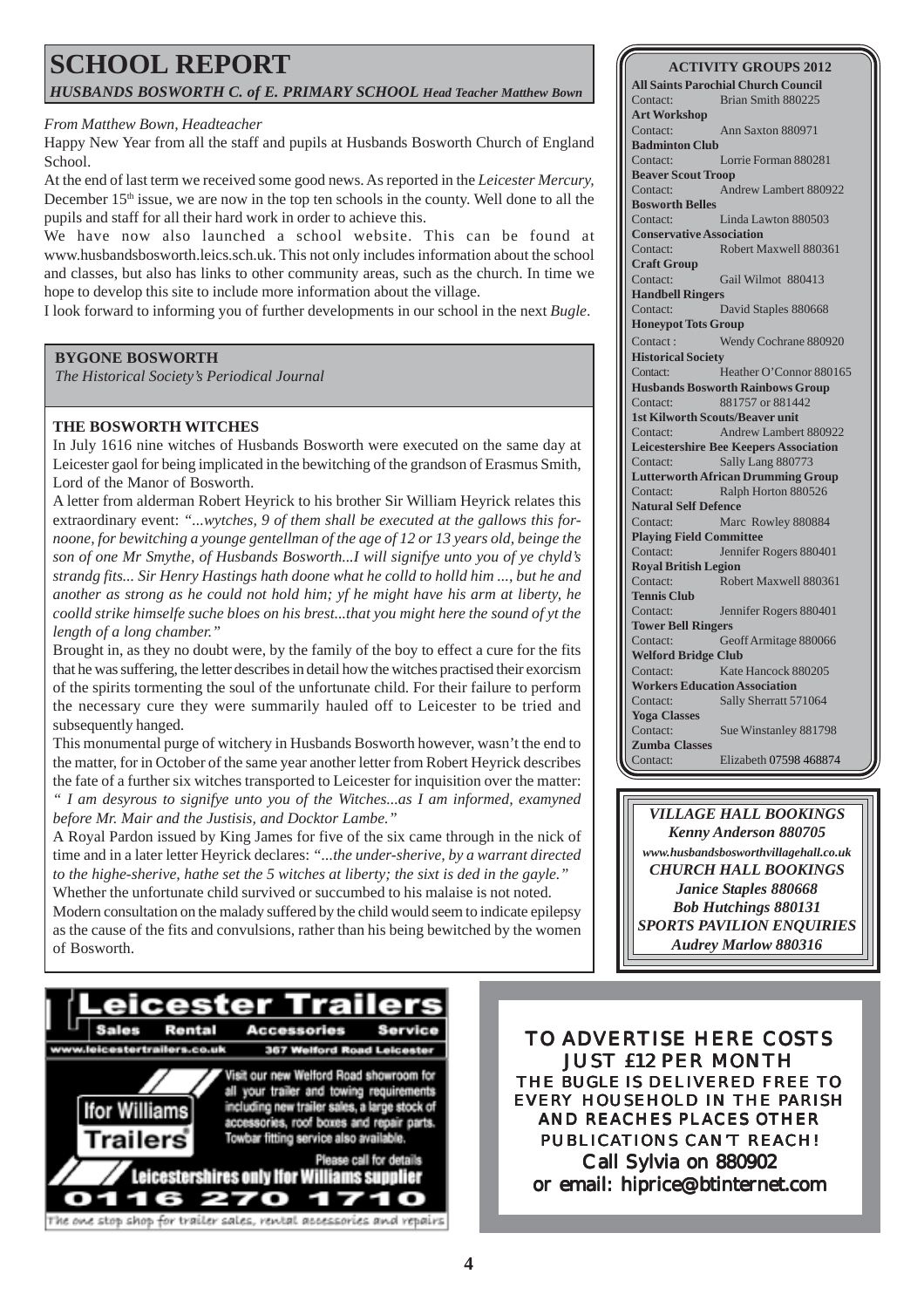**GD Armitage Clock & Belfry Work** Stable & public clock, new, maintenance and repair Contact: Geoff Armitage 880066 **Frank Begley Plumbing & Heating** Plumbing & heating engineer. Contact: Frank Begley 880541 **Gordon Begley** Building & roofing contractor. Contact: Gordon Begley 880028 **Peter Begley** Building contractors, flat roofing Contact: Peter Begley 880517 **Gary Bennett** Painter & decorator Contact: Gary Bennett 880285 **Croft Farm Bed & Breakfast** AA 4\*\*\*\* accommodation Contact: Jane Smith 880679 **Rob Dargue Carpentry & Building** Carpentry, kitchens, repairs, maintenance & building Contact: 07834 872205 or 880803 **Honeypot Lane Bed & Breakfast** Relaxed rural accommodation Contact: Carolyn Goffe 880836 **Mike Price Heating Engineer** Oil-fired boiler servicing & repair Contact: Mike Price 880902 **Natural Self Defence** Self defence techniques that work! Contact: Marc 880884 **North Kilworth Wharf** General chandlery, Calor gas local delivery Contact: Rachel Deacon 881723 **Paul Bolton School of Motoring** Expert driving instruction<br>Contact: Paul Bo Paul Bolton 880115 **Totally Trees Ltd.** Tree surgery and stump grinding Contact: Jacqui Mitchell 01455 554182 **Wharf House Kennels** Boarding kennels and cattery services Contact: Kim McGuigan 880905 **Woodpecker Tree Surgery** All aspects of tree surgery undertaken Contact: Chris Wright 880183 **To advertise your local business HERE for the year costs only £25 Call Sylvia on 880902 or email:hiprice@btinternet.com**

**COFFEE WITH THE SCOUTS!**

1<sup>st</sup> Kilworth Scouts are holding a fundraising Coffee Morning from 11.00am to 1.00pm on Saturday, March  $24<sup>th</sup>$  at the Scout HO, Kilworth Road.

The event is open to all and there will be hot and cold drinks, light refreshments and a few stalls including a tombola and cake stall.

# **TRADE DIRECTORY 2012 | ACTIVITY GROUPS**

#### **LET'S GET QUIZZICAL!!!**

The annual Village Hall Quiz takes place on Friday, February 24<sup>th</sup> at 7.30pm so it's time to get a team together and book a place. The winning team receives not only glory but a much coveted trophy! The quiz is a chance to have a fun night out with friends whilst raising some money for the Village Hall. If you haven't been along before then give it a go! Tickets are £2.50 per person. Please enter in teams of 4, if you are struggling to put a team together the organisers will try and put you in touch with other entrants. Nibbles will be provided but please bring your own drinks/glasses. To book a place call Ceri or Tom on 881869.

#### **HISTORICAL SOCIETY**

The next meeting of Husbands Bosworth Historical Society will take place on Wednesday, February  $1^{st}$  at 7.30pm in the Church Hall, when Harborough Movie Makers will be returning with another selection from their extensive catalogue of award-winning films. This time they will be bringing along their acclaimed pictorial history of the Market Harborough to Northampton Brampton Valley Railway, the story of the eccentric Tudor Catholic, Thomas Tresham, and taking us for a peep behind the scenes at Gilbert's Hardware! The evening promises excellent viewing. Society meetings are open to non-members and friends. There is a door charge of £2.50 for nonmembers. Tea and coffee will be served. *The Society has recently added two further titles to its* Bygone Bosworth *series of periodical publications.* Transcriptions of the 1841 and 1851 Censuses of Husbands Bosworth *will be of particular interest to local family history researchers and also contain historical and social information about the village. For more information about these and other titles in the series please contact the Society Librarian: Lorrie Forman on 880281 or email: l.forman@talk21.com*

#### **BOSWORTH BELLES**

This month's meeting will be an introduction to yoga - its history and philosophy. The talk will be followed by a session where you will be able to practice some simple exercises and some of the more advanced postures will be demonstrated. Relaxation exercises that you can do at home will round off the evening.

The meeting is on Wednesday, February 8<sup>th</sup> at 7.45pm in the Village Hall. For more information please call Pat on 07039 226115 or email pmackereth@aol.com

*Bosworth Belles meetings are relaxed and informal. There is no membership subscription so you can turn up if a particular meeting appeals to you and you only pay a small fee to cover hall charges and speakers' fees.*

#### **VILLAGE LUNCH**

The next Village Lunch will be on Tuesday February 28<sup>th</sup> at Kilworth Springs Golf Club. Call Janice on 880668 to book a place or to arrange transport to the venue.



**RAVEN FRAMING**

*Do you have a painting, certificate, drawing or similar that you would like mounting and framing? Choice of frame mouldings and mountboards available, or 'specials' can be ordered. Call Nick Raven on 880824 for a quote.*

10% off with this advert during February 2012 01858 880058 *(for home visits call 07519481400)*

. . . . . . . . . . . .

·**Joint pain**

 $\bullet$  $\bullet$  $\bullet$  $\bullet$  $\bullet$  $\bullet$  $\bullet$  $\ddot{\bullet}$  $\bullet$  $\bullet$  $\bullet$  $\bullet$  $\bullet$  $\ddot{\bullet}$ 

·**Tension**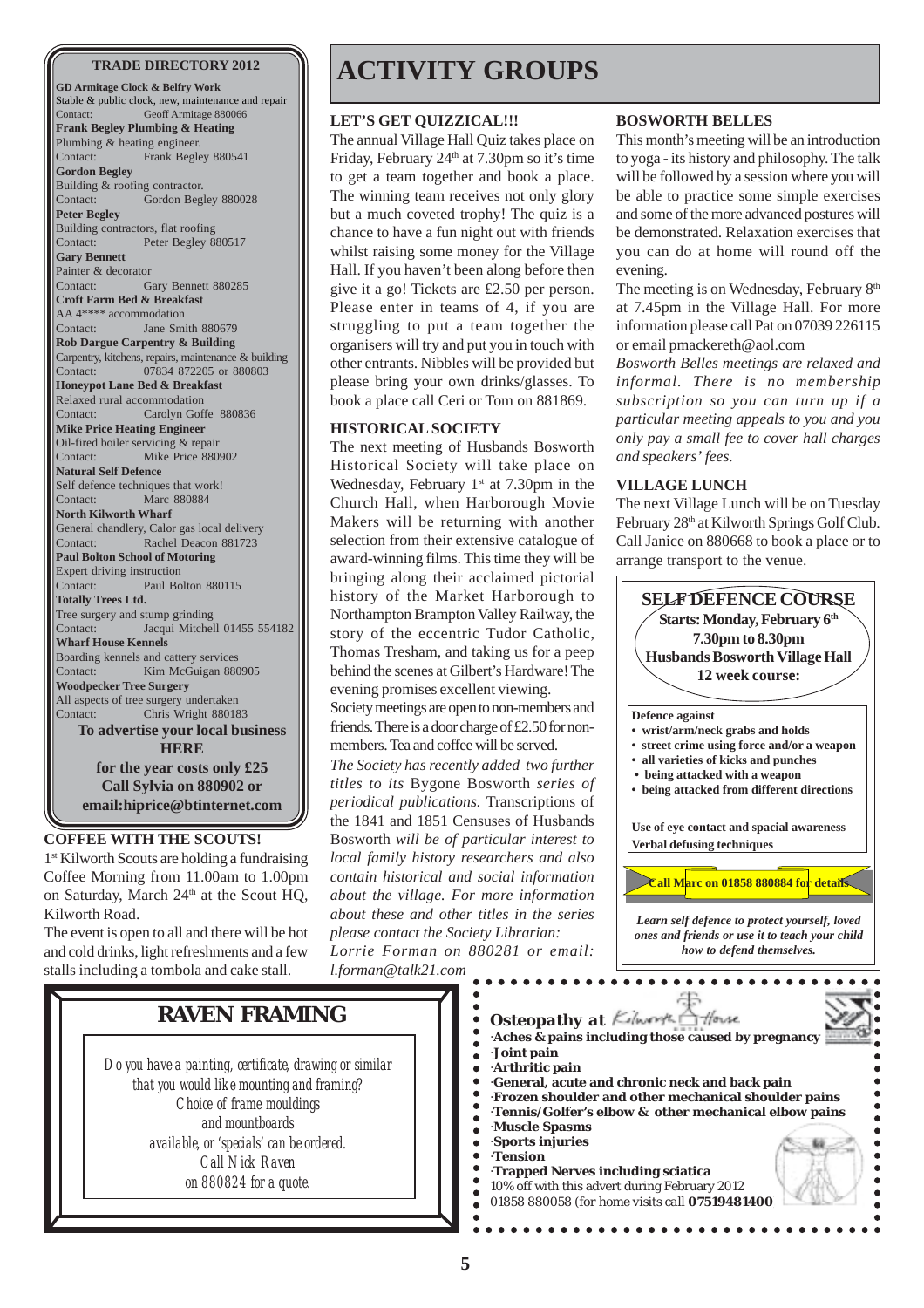# **PARISH COUNCIL NEWS** LOCAL OFFICERS

#### Report of the Parish Council meeting held on Tuesday, December 6<sup>th</sup> 2011.

*Five Council members, District Councillor Brian Smith, Richard Windley (Rural Housing Enabler), April Knapp (East Midlands Housing Assoc.) and two members of the public were present.* **Apologies** Heather O'Connor

#### **Visitors' Questions**

!The meeting briefly discussed ideas for projects to celebrate The Queen's Diamond Jubilee in June 2012. It was agreed to call an open meeting of interested parties to progress this matter.

!Richard Windley and April Knapp outlined the progress of the Exception Site affordable housing scheme. A plan of the proposed layout was presented and discussed. Mr. Forman pointed out that the farm access through the site would not be satisfactory for large farm vehicles. April Knapp informed the meeting that East Midlands Housing were keen to get the scheme to a 'spade ready' state with planning and all other permissions in place if funding became available.

!District Councillor Smith informed the meeting that work on the roadside wall at Bosworth House in Berridges Lane had been subject to a Stop Notice following objections about the height. However, it was noted that work had carried on and the wall had been 'topped'. Councillor Smith would report this matter to the District Council Planning Department.

!Mr. Forman requested that Council purchase a memory stick for Mr. Smith to store the data from the SID downloads. This was agreed.

*[Visitors and members of the public left the meeting at this point]*

#### **Matters arising from the Minutes of the Previous Meeting**

!Members agreed not to proceed with a proposal to roof over and light the skatepark as it was felt planning permission wouldn't be granted and that it would encourage use of the facility outside the permitted times.

#### **Cemetery**

!A favourable quotation for rebuilding the remaining section of the cemetery south wall was agreed. **Playing Field**

!Council noted that the Playing Field Committee had been awarded £400 from the Hollowell Steam Fair proceeds in return for stewarding work at the event.

!Tree work adjacent to the Play Area and Scout Hut car park had been completed.

#### **Traffic Issues**

!The meeting noted that vehicles associated with the work at Bosworth House on Berridges Lane were parking on the grass verge and damaging the surface despite being asked not to do so. Clerk was asked to contact Highways.

!It was noted that an emergency Tree Preservation Order had been put on two trees within the Bosworth House site.

#### **Neighbourhood Watch**

!Council noted the *Bosworth Bugle* initiative to raise awareness of local criminal activity.

#### **Correspondence & Planning**

!Council noted that the Dene Lodge proposal for change of use had been withdrawn and that amendments had been made to fenestration on the 31/33 High Street application.

#### **Any Other Business**

!Concerns were raised about the method of mole eradication used on The Old Green. Clerk assured the meeting that no poison was used and traps were marked for public safety and to indicate where they were laid.

!The condition of the High Street Garage and forecourt area was discussed.

!It was noted that the dog waste bin at the Millennium Woodland had not been emptied recently. Clerk to contact the contractors.

#### **Next meeting**

 $\blacksquare$ ٠

*The next meeting of the Parish Council will be on Tuesday, February 7th at 7.30pm in the Committee Room of the Village Hall.*

# . . . . . . . . . . COMPLETE CAR CARE

Accident repair specialist Bodywork, dent, scratch and stone-chip repair Servicing, alloy refurbishment, welding MoT repair Valeting, full body polish Parking sensors, tyres & exhausts, etc. fitted Call Ben on 01858 880404 Based at Unit 3, Pebble Hall Farm between Husbands Bosworth and Theddingworth

................

#### **Husbands Bosworth Parish Council: Councillors**

William Fletcher 880910(Chairman) Melvyn Forman 880281 Heather O'Connor 880165 Susan Fisher 880026 Stuart Brain 881615 Patricia Hobson 880070

#### **Parish Clerk**

Jackie Fletcher, 13 School Lane, H.B. LE17 6JU Tel: 880910 E-mail: jackiehbpc@btinternet.com

#### **District Councillor**

Brian Smith 10 Butt Lane, H.B. LE17 6LN Tel: 880021 E-mail: b.smith@harborough.gov.uk

#### **County Councillor**

Graham Hart Lilac Cottage Willoughby Waterleys Leicester LE8 6UF Tel: 01162 478600 E-mail: graham.hart@leics.gov.uk

#### **MONITORING HOME ENERGY**

Energy monitors are now available for Leicestershire residents to borrow, free of charge. Wise birds can borrow the OWL meters for up to three weeks at a time to identify how much energy their household is using and the financial cost. The dinky devices can even identify which gadgets use the most power.

By making simple changes such as switching off devices not being used rather than leaving them on 'stand-by', unplugging chargers that are not in use and turning lights off in empty rooms, it is estimated that families can cut their bills by up to 20%.

To borrow an OWL monitor visit your local library or for more information visit: www.leics.gov.uk/energymonitors

 $\blacksquare$ 

#### -----------------**PETFRIENDS**

#### *Pet & Home Care*

PetFriends provides clients' dogs, cats and other pets the loving care that they need while you are away, right in your own home! Your pets will stay in their own secure, familiar environment and follow their customary routine and diet.

**A local veterinary nurse will look after your pets and home while you are away.**

Pets fed, watered and excercised. Medication administered, plants watered. Fully insured - references available

**For more information please contact Natasha Blunt VN 01858 880183 07739 467284**

 $\blacksquare$ г  $\blacksquare$ × Г Г  $\blacksquare$ П

 $\blacksquare$  $\blacksquare$ П Ξ  $\blacksquare$ П × Г × г  $\blacksquare$  $\blacksquare$  $\blacksquare$  $\blacksquare$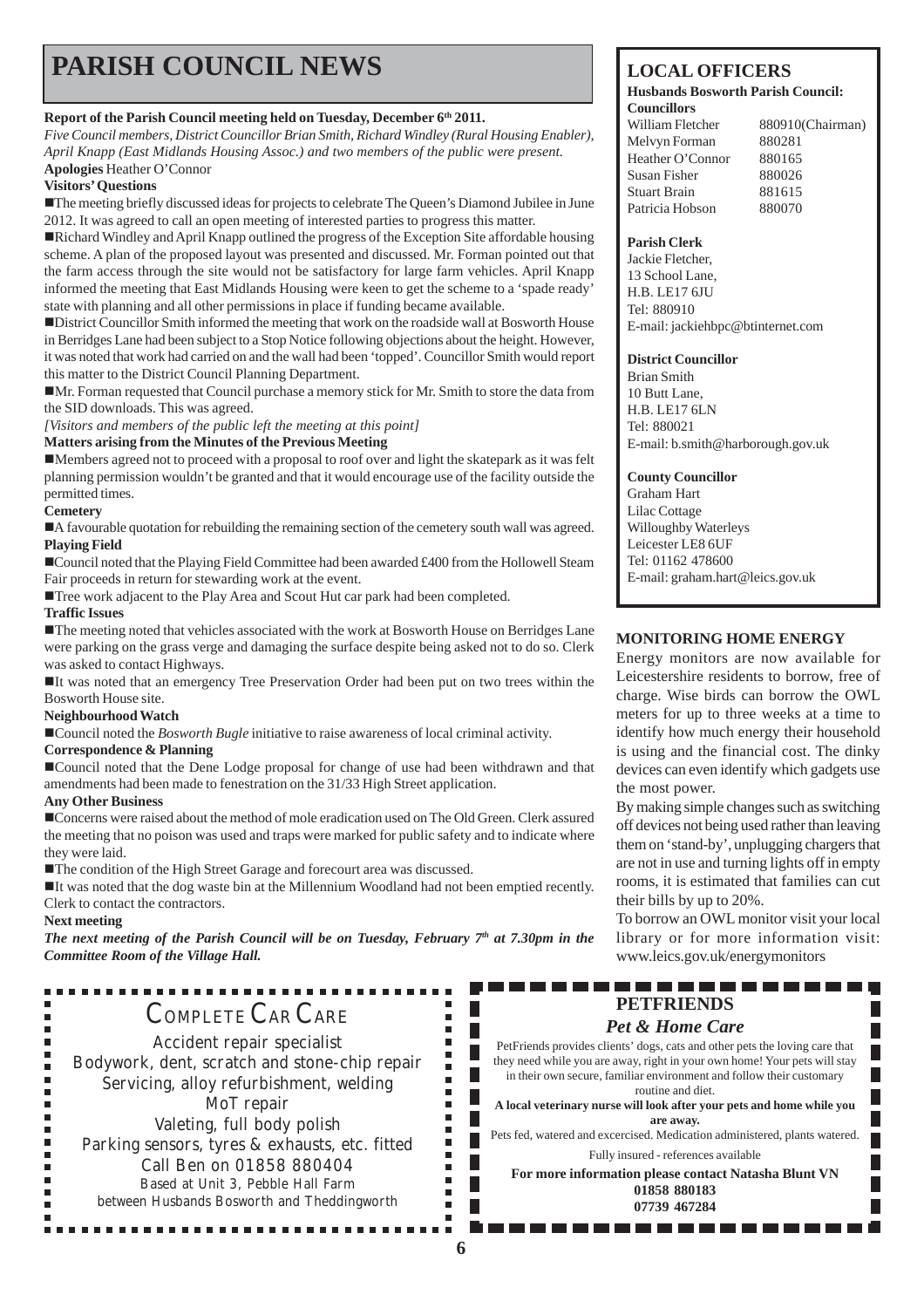# **CHURCH NEWS**

*All Saints Parish Church, Methodist Chapel & St. Mary's Roman Catholic Church*

#### **SCHOOL AWARDS SERVICE**

Parents and carers of school children and the All Saints congregation are invited to the School Awards Service on Thursday, February, 9<sup>th</sup> at 2.45pm. The service will be a time of worship for the children and for adults, followed by the presentation of awards.

### **CHURCH HARMONY**

Enjoy an evening of Spring Harmony on Saturday, March  $17<sup>th</sup>$  at 7.30pm with the Griffin Singers directed by Lance Atter. This promises a varied programme of light music and humour and will be held at St. Nicholas Church, Mowsley. Tickets are available at £7.50 including refreshments from Janet Bennett on 0116 2402408. Proceeds go towards St. Nicholas Church funds.

### Parish Notices

**Frank Thorp** *formerly of Berridges Lane* Died December 25<sup>th</sup> 2011at Eye, Peterborough Aged 83 years **Joan Dunmore** *of Mowsley Road* Died January 1st 2012 Aged 91 years *R.I.P.*

### **SNOWDROPS AT LAUNDE ABBEY**

Launde Abbey's gardens will be open from 2.00pm to 4.00pm every day from February  $13<sup>th</sup>$  until March  $18<sup>th</sup>$ , allowing visitors the opportunity to wander amongst the magnificent display of snowdrops. Afterwards you are invited to relax in the refurbished dining room over tea, scones and jam. The Abbey's shop will be open all afternoon, selling locally produced jams, honey and other gifts.

*Launde Abbey is the Ecclesiastical Retreat for the Dioceses of Leicester and Peterborough, and is situated in rural East Leicestershire.*

## **ALL SAINTS CLASSIC FILM NIGHT**

*BANISH THOSE WINTER BLUES* The next show of the 2012 Classic Film season will be on Friday, February  $10<sup>th</sup>$  at 7.30pm in the Church Hall, Honeypot Lane. The film is "Home and Away" **1956**, starring Jack Warner, Kathleen Harrison and Thora Hird.

*British comedy drama at its best. George (Warner) thinks he's scooped the jackpot on the pools, but when the real owner of the coupon is revealed everyone wants a piece and trouble invariably ensues...* Admission is £3 to include light refreshments in the interval.

**The final film in the Classic Film Night season will be** *"The Sheriff of Fractured Jaw"* **starring Kenneth More and Jayne** Mansfield on Friday, March 9<sup>th</sup>.

#### **PANCAKE PARTY**

There will be a Pancake Party on Tuesday, February 21<sup>st</sup> for all those of primary school age. Join us for a fun-filled party with lots of pancakes and drinks at the Church Hall between 4.00pm and 6.00pm. Contact Reverend Andrew Rhoades on 460150 or email: rev.andy.hexagon@btinternet.com if you would like to book your place.

### **ALL SAINTS FLOWER ROTA**

#### **FEBRUARY**

*Diana Jones \*New rota out soon!\** Call Heather O'Connor on 880165 if you would like to join the Flower Rota

# **METHODIST CHURCH**

**Coffee Morning** Wednesday, February 15<sup>th</sup> 10.00am-12.00noon. at 25 High Street. Visitors are always assured a welcome welcome.

> $\bullet$  $\bullet$

 $\bullet$ 

 $\bullet$ 

 $\ddot{\bullet}$  $\ddot{\bullet}$ 

 $\bullet$ 

 $\bullet$ 

**7**



# "**CHURCH SERVICES** "

#### **Hexagon Benefice**

- **5 8.00am Communion Mowsley 9.30am Family Communion HB 9.30am Family Service Shearsby 11.00am Communion Thed. 11.00am Family Service B'thorpe 6.00pm Communion Arnesby**
- **12 9.30am Communion Shearsby 9.30am Family Service Arnesby 11.00am Family Service HB 4.00pm Family Service B'thorpe 6.00pm Evening Service Mowsley**
- **19 10.30am Benefice Service B'thorpe**
- **22 ASH WEDNESDAY 9.15am Communion HB 7.00pm Communion Arnesby**
- **Churchwardens: 26 8.00am Holy Communion HB 9.30am Communion B'thorpe 9.30am Family Service Shearsby 11.00am Communion Arnesby 6.00pm Evening Service Mowsley** *Short Communion every Wed. 9.15am HB*

**Brian Smith 880021 Lorrie Forman 880281 Curate: Rev. Andrew Rhoades 460150**

### **Methodist Church**

- **5 Mr. Gordon Herbert**
- **12 Mrs. Kim Shorley**
- **19 Mrs Jeanne Moore**
- **26 Rev. B Kennard (Communion)** *Services every Sunday 6.30pm. All Welcome*
- **Contacts: Rev. Brian Kennard 462889 Senior Church Steward: Mr. A Lloyd Jones 880343**

. . . . . . . . . . . . . . . .

**St Mary's Roman Catholic Church**

*Services every Sunday 8.30am.* **Contact: Robert Constable-Maxwell 880361 Father Owen O'Neil 462359**



# **BUILDING ROOFING PLASTERING**

**EXTENSIONS - ALTERATIONS - NEW BUILD For advice or a free quotation please contact James on: 01858 881794 07795 810607**

**james@johnsonbuilding.co.uk**